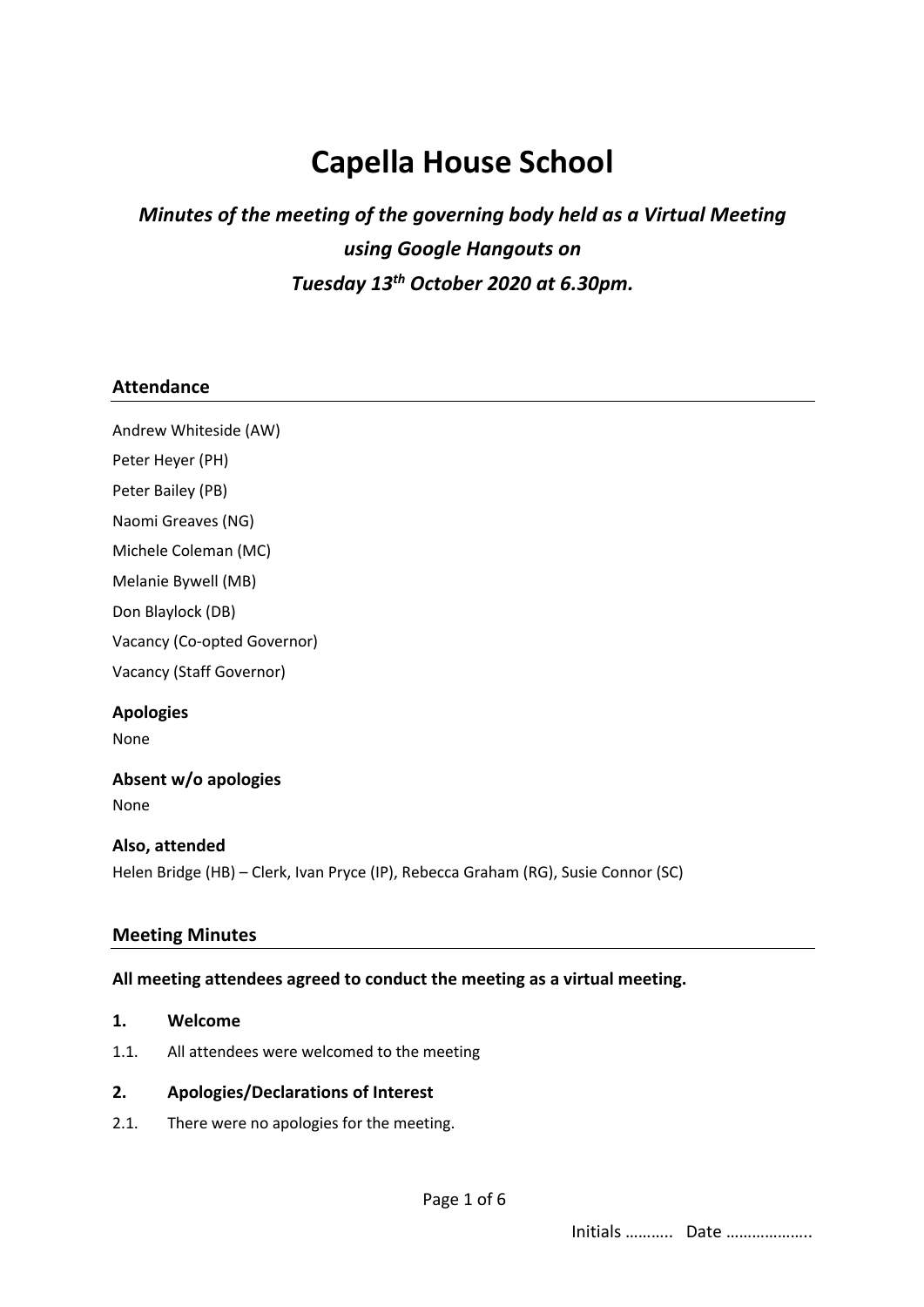- 2.2. Governors were asked to declare any interests relating to any item of the agenda for this meeting. None were declared.
- 2.3. The AAT Register of Interests had been circulated in advance of the meeting (Attached at A). The clerk noted that this would need to be circulated and updated at every FGB going forward. Governor acceptance and any amendments to this were noted and will be reflected on the register.

**Action: HB**

#### **3. Election of Chair/Vice Chair**

3.1. Andy Whiteside was elected as chair for a period of office until the first full governing body meeting of the academic year 2021-22. Peter Heyer was elected as vice chair for a period of office until the first full governing body meeting of the academic year 2021-22. Both positions will be supported by governors via 'thread ownership' as follows –

Academic Curriculum – MC/PB

Social Curriculum – PB/MB

Therapies – NG/AW

Leadership and Management (Inc. Financial Management) – PH/MB/MC

Safeguarding – NG/AW

Staff Welfare/Advocacy – PH/AW

- **4. Approval of Minutes/Actions Arising from the Meeting held on Wednesday 8th July 2020**
- 4.1. There were no changes to the minutes of the GB meeting held on the 8<sup>th</sup> July 2020 - they were agreed as a true and accurate record of the meeting and were signed by the chair.
- 4.2. 1.2 Actioned.
- 4.3. 2.2 Parents group to be an open action for 2020/21 academic year when pupils are back in school – carried forward

**Action: DB**

- 4.4. 5.5 Actioned. 4.5. 7.3/7.4/7.7 – On agenda.
- 4.6. 9.1– Approved.
- 4.7. 11.1 Actioned.
- 4.8. 11.2 Chair review summary carried forward.

**Action: NG**

- **5. Chair's Overview**
- 5.1. The chair noted that he has been sending out regular email updates he undertook to circulate the recent SIP report.

**Action: AW**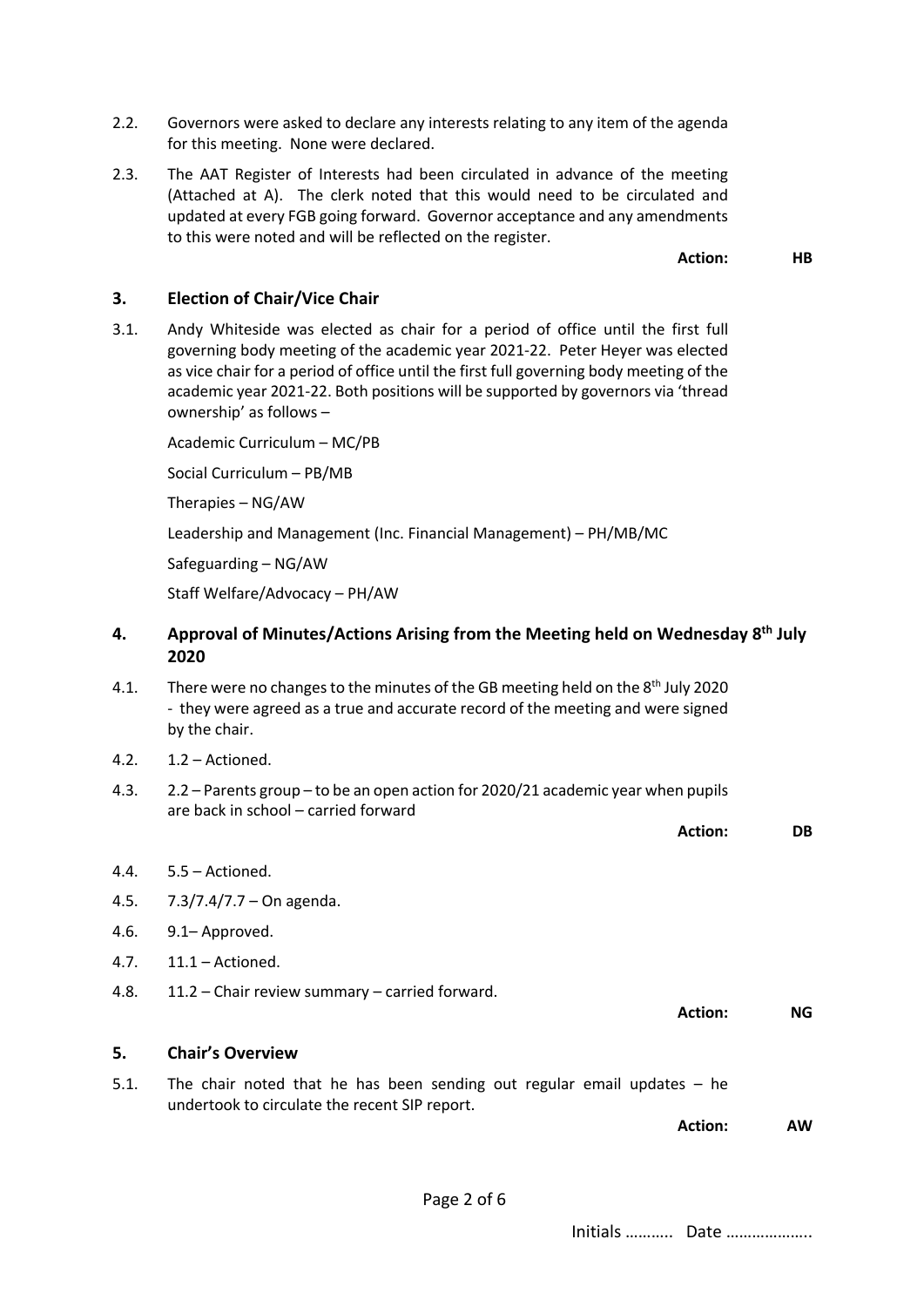# **6. School Performance**

- 6.1. The head's report to governors and the Development of Curriculum Intent at CHS document were circulated in advance of the meeting (Attached at B).
- 6.2. The head noted that an external advisor was commissioned to provide a fresh view of the strengths and areas for development at Capella House and their visit took place last week. The head undertook to circulate the report from the visit.

**Action: DB**

- 6.3. The head noted that the school is fully staffed. A therapy assistant was appointed and then decided to withdraw their acceptance – an agency TA was interviewed and has now taken on this role.
- 6.4. The head noted that the school is still lacking a SALT an advert has been placed with the Royal College of SALT which is currently on their website and will be included in their November publication.
- 6.5. With regards to pupil numbers, the head noted that he has received no enquiries for the year 5/6 class. There are currently 6 spaces in this class with no children being put forward (despite the class being staffed as requested). He noted that there have been several enquiries from parents regarding year 6 or year 7 places for September 2021.

#### *6.6. Governors raised the question of what the financial impact is of there being no children for the Year 5/6 class?*

The trust CEO noted that the perspective of AfC is that due to covid, pupils did not materialise as primary schools were not having reviews with their year 5 children, therefore children were not being put forward for a special needs provision. AfC are currently speaking to SENCO's in mainstream primary schools to make sure that they are aware of the provision at Capella House and AfC anticipates a year 5/6 class for September 2021.

### **7. Finance Update**

7.1. The trust finance director noted that the financial position of the school is being monitored closely and the future viability of the school rests on being able to increase pupil numbers. The trust CEO noted that he has meetings planned with Senco's (feedback positive so far but for 21/22) as well as the Placement Planning Officer and Director of Education Services at AfC to discuss the local need and how Capella House fits in with this. They have agreed to push local health authorities to identify young children who may have SAL communication needs hence providing a link with potential pupils for the future.

### *7.2. Governors raised the question of whether the catchment area for the school could be extended?*

The head noted that transport arrangements are organised by AfC and casting the pupil net wider will have implications on travel time. Some pupils travel for long periods of time to and from school which they can find very stressful.

# *7.3. Governors raised the question of when current financial reserves will be used up?*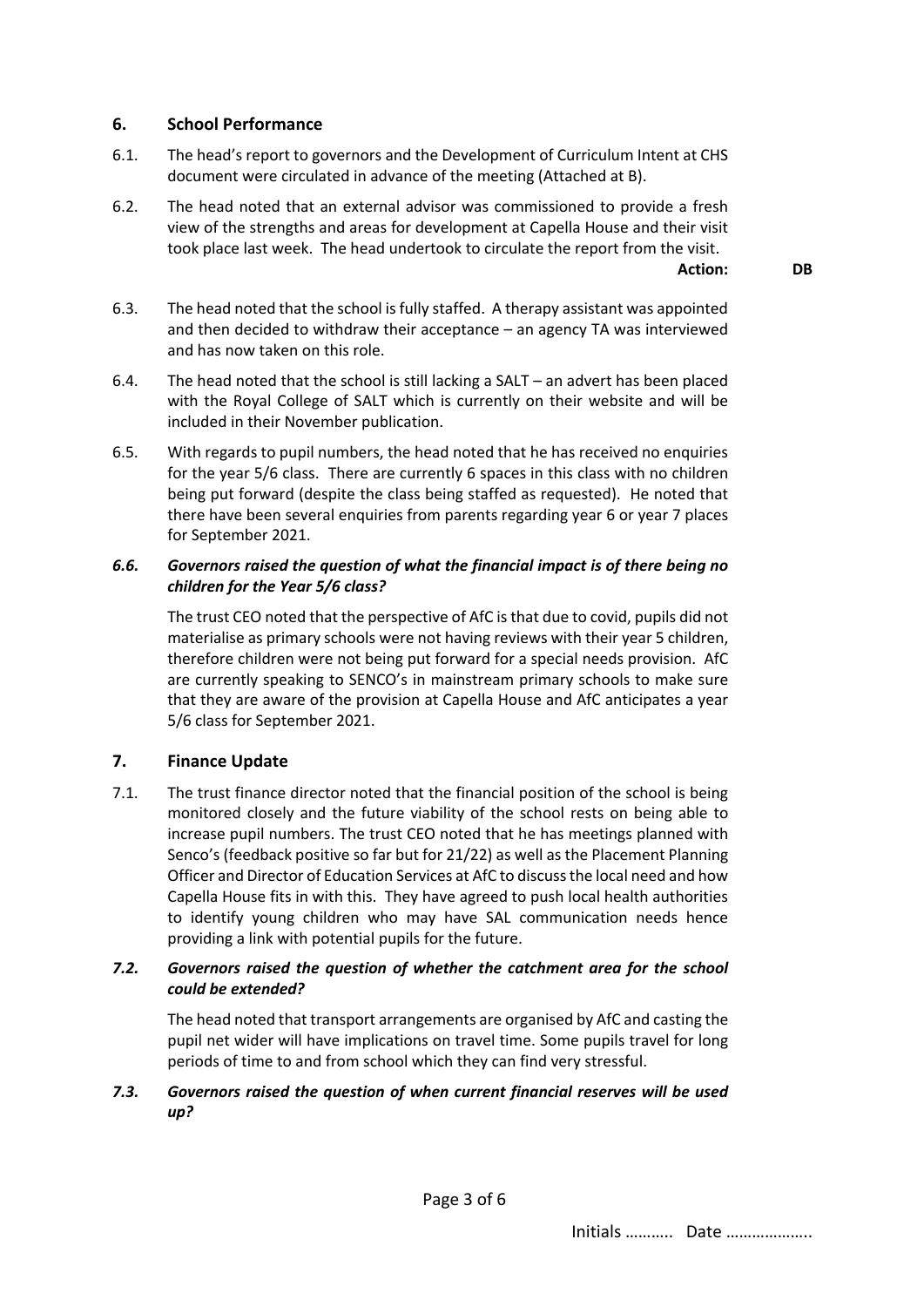The trust finance director noted that this will happen by September 2021 if the current number of pupils stays the same. Clarendon are currently not charging Capella for utilities, depreciation charges and  $IT -$  this debt is accruing and will need to be paid off. She noted that the school is financially viable if it has the correct number of pupils and it is the lack of pupils being put forward by the LA that is putting pressure on finances.

Governors agreed that developing relationships with Senco's and raising the awareness of the provision is key.

#### **8. Safeguarding Update**

- 8.1. The safeguarding governor noted that despite there being several positives in the report from her recent visit to school to review safeguarding procedures, she is still concerned that some safeguarding practices are not properly imbedded at the school and there is concern as to whether there is the capacity for issues to be dealt with which in turn could put the school in a vulnerable position.
- 8.2. The safeguarding governor noted that she is to organise another LSEB safeguarding audit and she will liaise with the head, the SIP and the Education Safeguarding Adviser at AfC to arrange this. She undertook to send out the results of the audit to governors.

**Action: NG**

- 8.3. It was noted that time needs to be devoted to the audit and the recommendations that come out of it.
- 8.4. The head noted that staff have undergone 3 days of training recently that included safeguarding and e-safety training (carried out by a representative from AfC). He noted that safeguarding remains a priority for the coming academic year - it is an ongoing process that will be managed with the help of the safeguarding governor.
- 8.5. The trust CEO noted that DSL's from all the trust schools are to develop a selfsupporting network and he undertook to recommend an experienced DSL to help with the LSEB safeguarding audit.

**Action: IP**

- 8.6. Governors agreed that the secondary senior teacher should take over as the DSL from the head.
- 8.7. The head noted that governors should check to see if they have been contacted by the school admin officer regarding provision of an original DBS for school records.

**Action: ALL**

- 8.8. It was noted that DB, AW and MB are all safer recruitment trained.
- 8.9. It was noted that some information needs updating on the school website this is the responsibility of the school admin officer who has had training on this.
- 8.10. Governors thanked the safeguarding governor for all her hard work in relation to safeguarding at the school.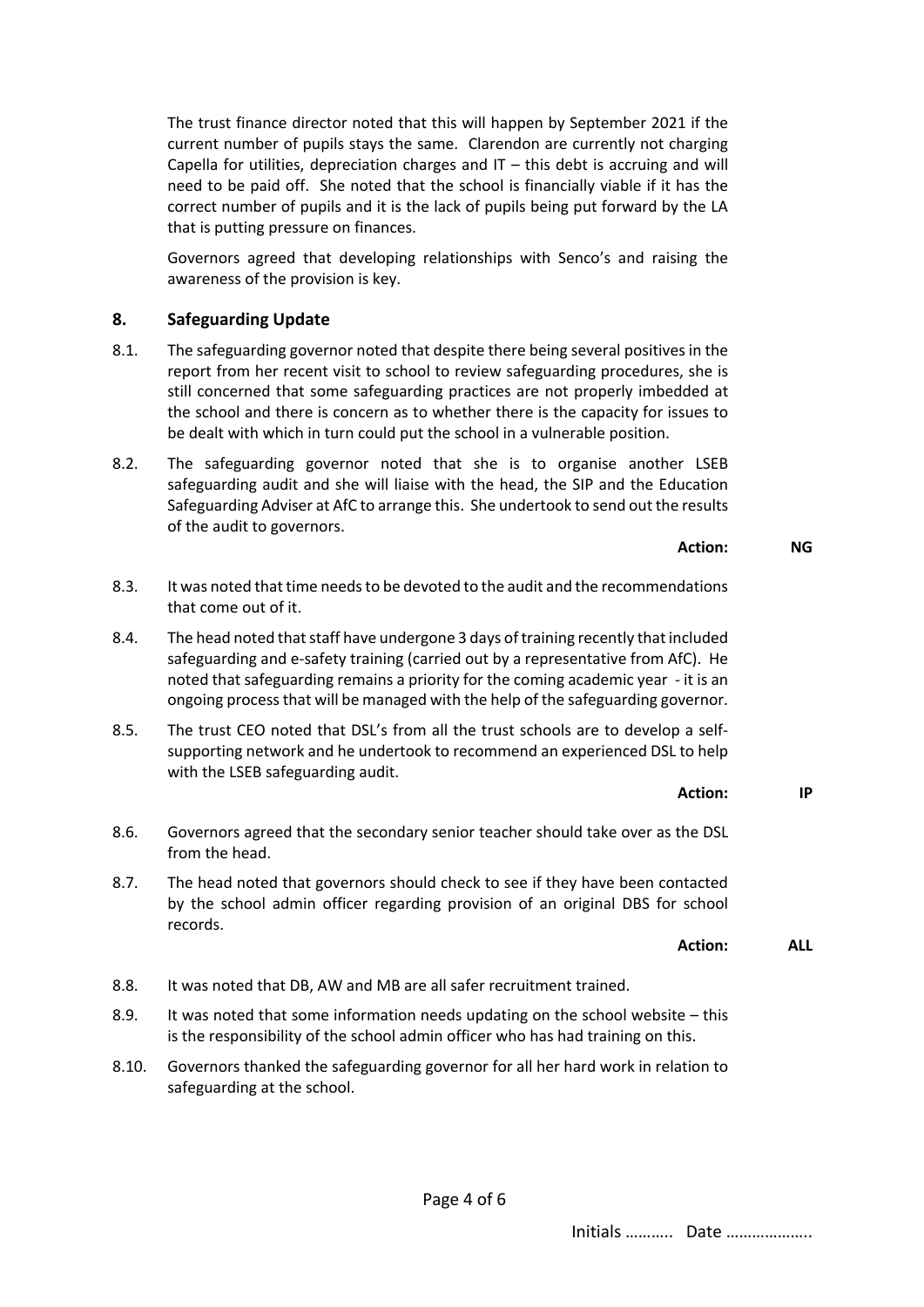# **9. Staffing and Estate**

- 9.1. The CHS SDIP Summary 20/21 was circulated in advance of the meeting (Attached at C).
- 9.2. The head noted that this has been received positively by staff. There were no questions from governors.
- 9.3. It was noted that a longer-term development plan needs to be put together the head and the chair undertook to liaise about a date for another strategy session to be held in school.

**Action: DB/AW**

### **10. Governor Visits**

- 10.1. It was noted that in the current climate, governors will need to visit the school virtually. The protocol for governor visits is uploaded to Governorhub (standard documents folder).
- 10.2. Governors have agreed to the proposed thread ownership (see point 3.1). The head undertook to provide a list of staff contacts in relation to each link area with a view to building partnerships with support and challenge.

**Action: DB**

### **11. School Development**

11.1. Primary Site – construction has resumed at the primary site and John Kipps (primary site lead) is meeting with the construction team on 14th October 2020. The trust CEO noted that AfC are publicising the school with local Sencos – it was noted that the need for the primary site is to be established by AfC for it to be deemed viable. The head noted that he is to present the CHS offer to a LA Senco group meeting.

### **12. GB Performance and Development**

12.1. The chair noted that he has received completed governor self-evaluation forms that were completed and he will summarise and use the information to create a Governing Body Development Plan.

**Action: AW**

### **13. Interaction with the Trust**

- 13.1. The trust CEO noted that pending agreement by the trust board, the proposal is to release him for 3 days per week to provide additional capacity for CHS and to work on other developments.
- 13.2. The trust CEO proposed that a CHS governor should act as a contact for the trust board in relation to the primary development. IP/JK would update that governor on a regular basis on the proposed timeline of the development, questions that are being asked and decisions that are being made.